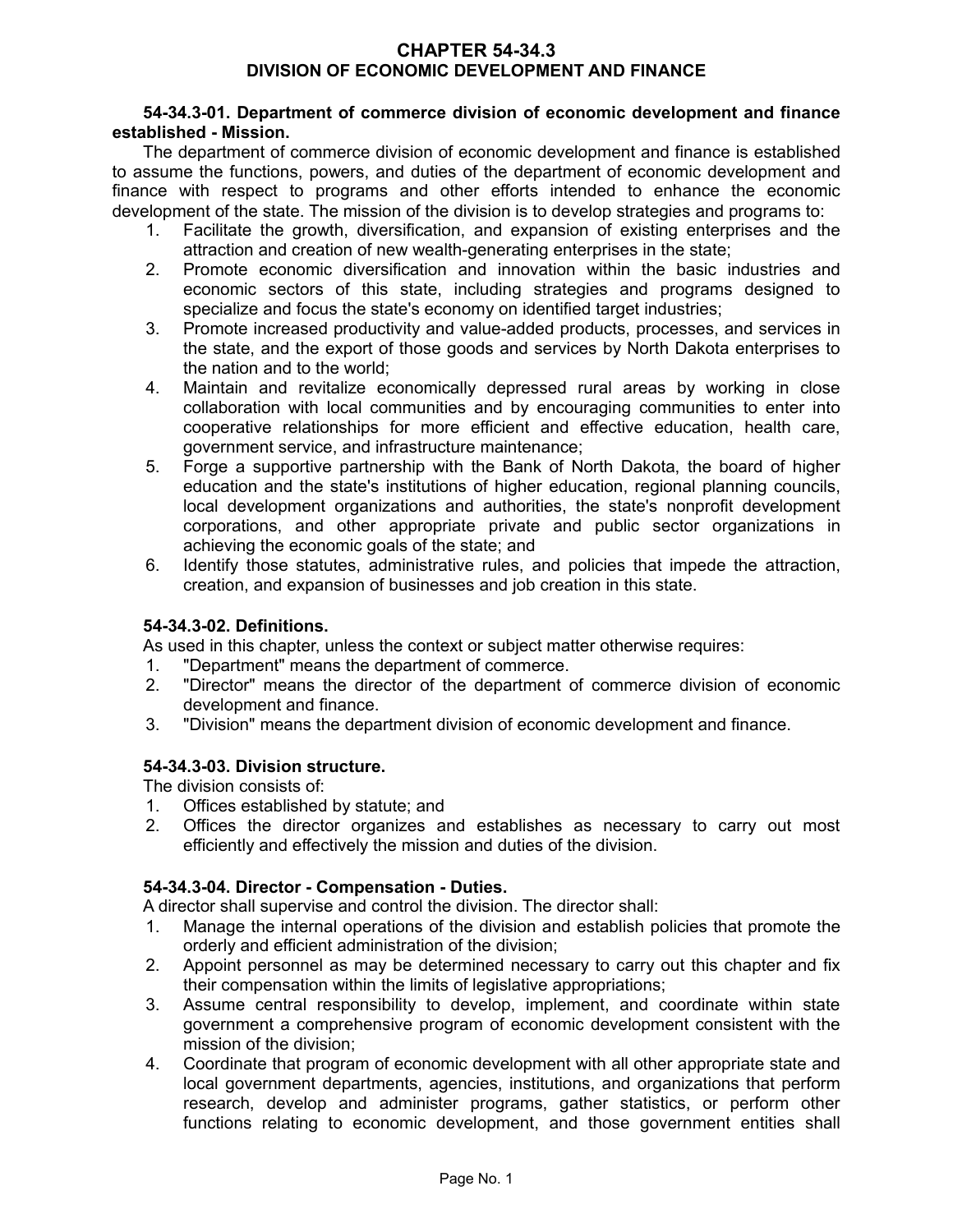advise, cooperate, and provide reasonable assistance to the director in carrying out this chapter;

- 5. Advise, and cooperate with, departments and agencies of the federal government and of other states, private business and agricultural organizations and associations, research institutions, and any individual or other private or public entity, and call upon those entities or individuals for consultation and assistance in their respective fields of endeavor or interest in order that the division and the state may benefit from up-to-date technical advice, information, and assistance;
- 6. Cooperate with individuals and both public and private entities, including the state's congressional delegation, in identifying and pursuing potential sources of funding and to receive those funds to be expended for purposes consistent with this chapter;
- 7. Have authority to enter into contracts upon terms and conditions as determined by the director to be reasonable and to effectuate the purposes of this chapter;
- 8. Identify and coordinate sources of capital and financial assistance, including lending programs of the Bank of North Dakota, and administer programs of financial assistance placed under the administration of the division, to business and industry, local governments, and other entities and individuals in the state consistent with the mission of the division; and
- 9. Have authority to do any and all other things necessary and proper to carry out this chapter.

### **54-34.3-05. Finance office.**

Repealed by S.L. 2009, ch. 480, § 16.

#### **54-34.3-06. Division offices.**

The director shall organize and establish other offices as necessary to carry out most efficiently and effectively the mission and duties of the division.

#### **54-34.3-07. Division of science and technology - Deputy director - Duties.**

Repealed by S.L. 1997, ch. 48, § 19.

#### **54-34.3-08. Patents.**

The division of economic development and finance, the North Dakota development fund, incorporated, and the North Dakota agricultural products utilization commission may hold or assign for remuneration all or a portion of their interest in patents or royalty rights acquired in the course of their operation and performance of duties as provided by law.

### **54-34.3-09. Cooperation with other agencies or private entities to jointly publish or mail publications.**

Repealed by S.L. 2001, ch. 488, § 58.

# **54-34.3-10. Commission on the status of women - Appointment - Expenses - Duties.**

- 1. There is established a commission on the status of women. This commission consists of five members. The governor shall appoint each member for a term of four years, staggered so that the term of at least one member expires July first of each year. A vacancy occurring other than by reason of the expiration of a term must be filled in the same manner as original appointments, except that the appointment may be made for only the remainder of the unexpired term.
- 2. The members are entitled to be paid for mileage and actual expenses incurred in attending meetings and in performance of their official duties in amounts provided by law for other state officers and employees.
- 3. This commission shall:
	- a. Coordinate activities and serve as a clearinghouse and an advisory group to the division for information relating to economic development programs that focus on career development for women.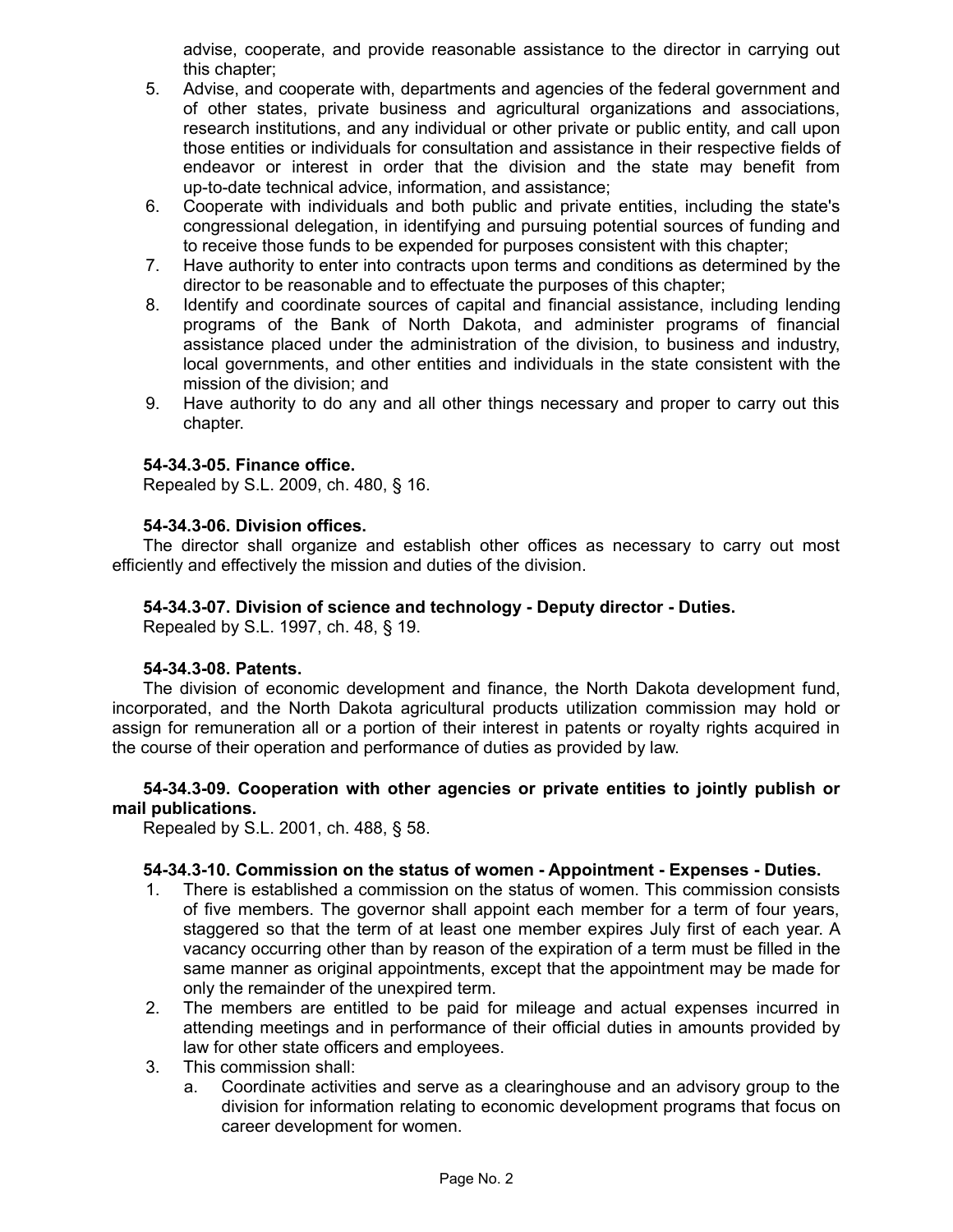- b. Provide a biennial report by September first of each even-numbered year to the director of the department of commerce division of economic development and finance and the governor on the findings and recommendations of the commission and any proposed legislation necessary to implement the recommendations.
- c. Prepare for and perform followup duties in connection with state, regional, and national conferences, encourage interest, participation, and cooperation with state departments, agencies, and other organizations in developing needed services, facilities, and opportunities, and provide consultant help to local organizations created for the purpose of coordinating activities for the economic and career development of women.

# **54-34.3-11. Mutual fund capital pool - Authorization.**

The division of economic development and finance, in conjunction with the agricultural products utilization commission, may establish a mutual fund capital pool to attract farm and nonfarm investments in value-added processing projects.

### **54-34.3-12. Value-added agriculture promotion board.**

Repealed by S.L. 2011, ch. 439, § 7.

### **54-34.3-13. Rural growth incentive program.**

- 1. The department shall manage and administer the rural growth incentive program. A city with a population of less than two thousand five hundred may apply to the department to be designated as a rural growth incentive city. A rural growth incentive city may be eligible for a loan, grant, or both under this section.
- 2. The department shall designate an applicant city as a rural growth incentive city eligible for a loan if the city raises funds in the amount of a dollar-for-dollar match for the amount requested in the loan and meets any additional program requirements provided by rule. The source of city funds used for loan matching funds may be any combination of public and private funds. If the department designates a city as a rural growth incentive city eligible for a loan under this section, subject to the availability of funds, the state shall make a loan to the city in an amount not less than twenty-five thousand dollars and not more than seventy-five thousand dollars. The department shall establish the amount of the interest rate for loans provided to a city under this subsection. The funding source of the state loan is the North Dakota development fund. The city shall distribute the city and state funds to qualifying new or expanded businesses in the city. A qualifying business in the city includes a business that provides essential services to the city. For purposes of this subsection, a business that provides essential services does not include a public utility. The governing body of the city determines whether a new or expanded business qualifies for funding, and the director of the department determines whether a business that provides essential services to the city qualifies for funding. The state shall distribute a loan to a rural growth incentive city once the city establishes the city has chosen a specified qualified business to receive funding.
- 3. The department shall designate an applicant city as a rural growth incentive city eligible for a grant if the city raises funds in the amount of a dollar-for-dollar match for the amount requested in the grant application and meets any additional program requirements provided by rule. The source of city funds used for grant matching funds may be any combination of public and private funds. If the department designates a city as a rural growth incentive city eligible for a grant under this section, subject to availability of funds, the state shall make a grant to the city in an amount not to exceed ten thousand dollars. The recipient rural growth incentive city shall use the grant money received to conduct a feasibility study for the location of a new business, including an expansion of a business with the primary place of business outside the rural growth incentive city. The funding source of the state grant is the North Dakota